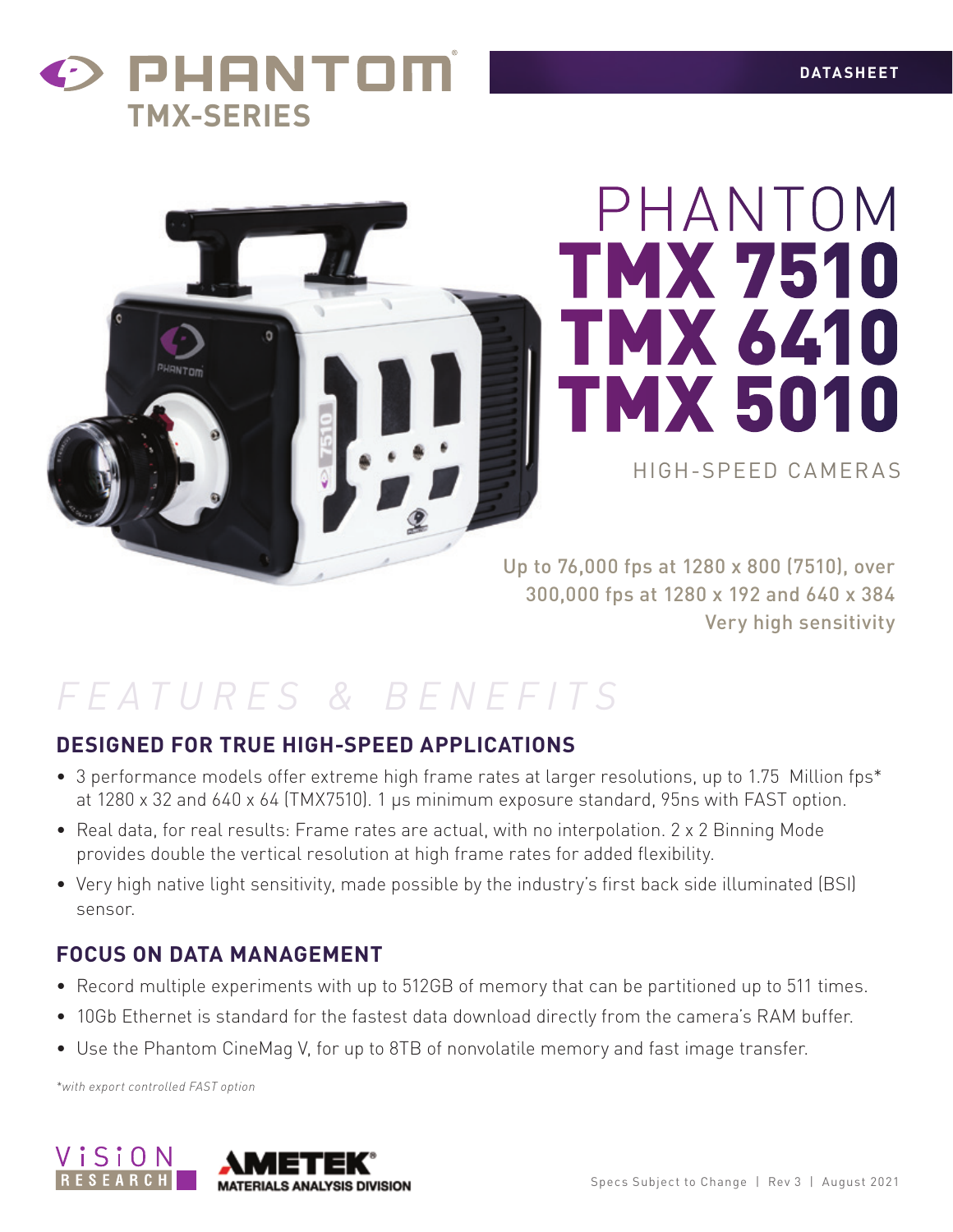

| <b>FRAME RATES &amp; EXPOSURE</b>   |                                                                       |                                                 |                                                 | <b>IMAGING</b>                     |                                   |                                              |
|-------------------------------------|-----------------------------------------------------------------------|-------------------------------------------------|-------------------------------------------------|------------------------------------|-----------------------------------|----------------------------------------------|
| Top FPS at<br><b>Max Resolution</b> | 7510: 76,000                                                          | 6410: 65,940<br>5010: 50,725                    |                                                 | <b>Sensor Type</b>                 | CMOS, Back Side Illuminated (BSI) |                                              |
| Maximum FPS                         | 7510: 772,050<br>1,750,000 with<br>FAST option*                       | 6410: 758,330<br>1,516,660 with<br>FAST option* | 5010: 583,330<br>1,166,660 with<br>FAST option* | Maximum<br>Resolution              | $1280 \times 800$                 | Binned: 640 x 384                            |
| Minimum FPS                         | 100                                                                   |                                                 |                                                 | <b>Bit Depth</b>                   | $12$ -bit                         |                                              |
| <b>CAR Increments</b>               |                                                                       |                                                 |                                                 | Pixel Size                         | $18.5 \,\mathrm{\upmu m}$         | Binned: 37 µm                                |
|                                     | Standard: 256 x 32, Binned: 128 x 64                                  |                                                 |                                                 | Sensor Size                        | 23.7 x 14.8 mm; 27.94 mm diagonal |                                              |
| <b>Minimum</b><br>Exposure          | 1 µs standard, 95ns with FAST option*                                 |                                                 |                                                 |                                    |                                   |                                              |
| <b>Electronic Shutter</b>           | Global Shutter                                                        |                                                 |                                                 | <b>ISO Daylight</b><br>[12232 STD] | Mono 40,000:<br>Color 12,500      | Binned: Mono 50,000;<br>Color 12,500         |
| <b>PIV Features</b>                 | Shutter-off mode with a straddle time of 229ns<br>Supports Burst Mode |                                                 |                                                 | <b>ISO Tungsten</b><br>(12232 STD) | Mono 125,000:<br>Color 16,000     | Binned: Mono 160,000;<br>Color 12,500        |
| <b>Exposure Features</b>            | Extreme Dynamic Range (EDR), Auto Exposure                            |                                                 |                                                 | Exposure Index                     |                                   | Mono 40,000 - 200,000; Color 12,500 - 64,000 |

#### **FRAME RATE CHART**

Table provides examples of common resolutions and frame rates. The record times shown are for 256GB RAM at the frame rate shown. Duration will be 1/2 for 128GB and double for 512GB. Binned Mode has Mono Output Only.

| Maximum Frame Rate - FPS; (256GB Record time - Sec) |                 |                 |                   |                 |                 |                 |
|-----------------------------------------------------|-----------------|-----------------|-------------------|-----------------|-----------------|-----------------|
|                                                     | <b>TMX-7510</b> |                 | TMX-6410          |                 | <b>TMX-5010</b> |                 |
| <b>Resolution</b><br>$(H \times V)$                 | <b>Standard</b> | <b>Binned</b>   | <b>Standard</b>   | <b>Binned</b>   | <b>Standard</b> | <b>Binned</b>   |
| 1280 x 800                                          | 76,000 (2.2)    |                 | 65,940 (2.5)      |                 | 50,725 (3.3)    |                 |
| 1280 x 640                                          | 94,590 (2.2)    |                 | 81,980 (2.5)      |                 | 63,060 [3.3]    |                 |
| 1280 x 480                                          | 126,500 (2.2)   |                 | 109,630 [2.5]     |                 | 84,330 [3.3]    |                 |
| 1280 x 448                                          | 134,610 (2.2)   |                 | $116,660$ $(2.5)$ |                 | 89,740 [3.3]    |                 |
| 1280 x 384                                          | 156,710 (2.2)   |                 | 135,820 (2.5)     |                 | 104,470 [3.3]   |                 |
| 1280 x 320                                          | 187,500 (2.2)   |                 | 162,500 (2.5)     |                 | 125,000 (3.3)   |                 |
| 1280 x 256                                          | 233,330 (2.2)   |                 | 202,220 (2.5)     |                 | 155,550 (3.3)   |                 |
| 1280 x 192                                          | 308,820 (2.2)   |                 | 267,640 [2.5]     |                 | 205,880 [3.3]   |                 |
| 640 x 384                                           |                 | 308,820 (2.2)   |                   | 267,640 [2.5]   |                 | 205,880 (3.3)   |
| 1280 x 160                                          | 375,000 (2.2)   |                 | 325,000 (2.5)     |                 | 250,000 (3.3)   |                 |
| 640 x 320                                           |                 | 375,000 (2.2)   |                   | 325,000 (2.5)   |                 | 250,000 [3.3]   |
| 1280 x 128                                          | 456,520 (2.2)   |                 | 395,650 (2.6)     |                 | 304,340 [3.4]   |                 |
| 640 x 256                                           |                 | 456,520 (2.2)   |                   | 395,650 (2.6)   |                 | 304,340 [3.4]   |
| 1280 x 96                                           | 617,640 (2.2)   |                 | 535,290 [2.6]     |                 | 411,760 [3.3]   |                 |
| 640 x 192                                           |                 | 617,640 (2.2)   |                   | 535,290 (2.6)   |                 | 411,760 [3.3]   |
| 1280 x 64                                           | 772,050 (2.7)   |                 | 758,330 (2.7)     |                 | 583,330 [3.5]   |                 |
| 640 x 128                                           |                 | 772,050 (2.7)   |                   | 758,330 (2.7)   |                 | 583,330 (3.5)   |
| <b>FAST OPTION</b>                                  |                 |                 |                   |                 |                 |                 |
| 1280 x 64                                           | 875,000 (2.3)   |                 | 758,330 (2.7)     |                 | 583,330 (3.5)   |                 |
| 640 x 128                                           |                 | 875,000 (2.3)   |                   | 758,330 (2.7)   |                 | 583,330 [3.5]   |
| 1280 x 32                                           | 1,750,000 (2.3) |                 | 1,516,660 (2.7)   |                 | 1,166,660 [3.5] |                 |
| 640 x 64                                            |                 | 1,750,000 (2.3) |                   | 1,516,660 [2.7] |                 | 1,166,660 [3.5] |

*\* Certain Phantom cameras are held to export licensing standards. Details available at: www.phantomhighspeed.com/export*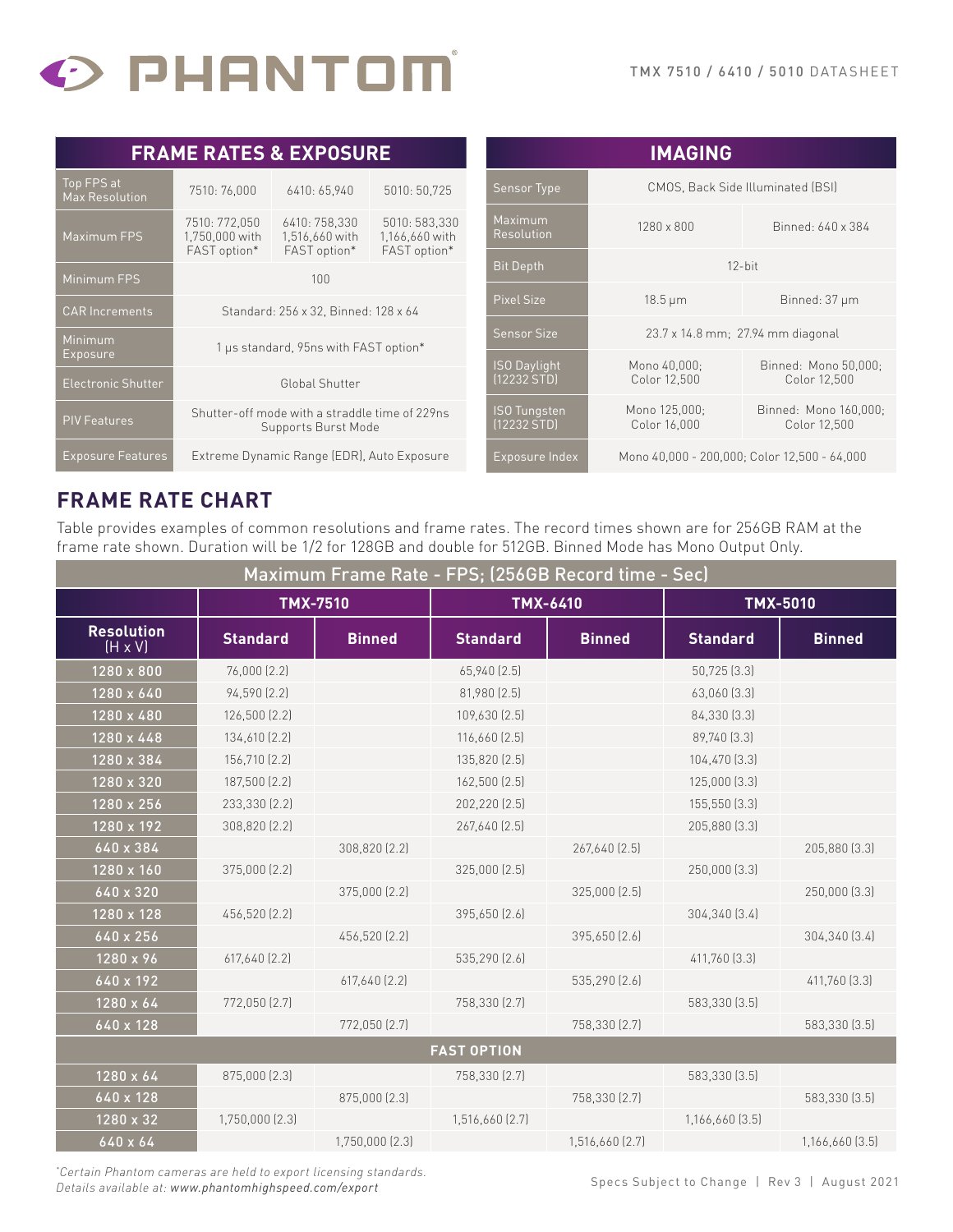|                          | <b>CONNECTIVITY &amp; SIGNALS</b>                                                                                           |                              |  |  |
|--------------------------|-----------------------------------------------------------------------------------------------------------------------------|------------------------------|--|--|
| Ethernet                 | 10Gb and Gigabit standard                                                                                                   |                              |  |  |
| Timecode                 | IRIG-B modulated and un-modulated                                                                                           |                              |  |  |
| <b>Port Descriptions</b> | Ethernet                                                                                                                    | Locking RJ45                 |  |  |
|                          | Power                                                                                                                       | Fischer 3-pin                |  |  |
|                          | Battery back-up                                                                                                             | Fischer 3-pin                |  |  |
|                          | VF (View Finder)<br>Power                                                                                                   | Hirose 4-pin                 |  |  |
|                          | Range Data                                                                                                                  | Fischer 8-pin                |  |  |
|                          | Remote                                                                                                                      | Fischer 5-pin                |  |  |
|                          | GPS                                                                                                                         | Fischer 6-pin                |  |  |
|                          | Capture                                                                                                                     | Fischer 12-pin               |  |  |
|                          | <b>USB</b>                                                                                                                  | Yes for WiFi dongle          |  |  |
|                          | Video output                                                                                                                | 3G-SDI (2 BNCs)              |  |  |
|                          | Dedicated BNC                                                                                                               | Trigger, Timecode-in, 3G-SDI |  |  |
|                          | Programmable<br>$I/O$ BNC                                                                                                   | 4 ports                      |  |  |
| I/O Signals              | Programmable I/O for Fsync, Strobe, Ready,<br>Timecode-out, Event, Memgate, Pretrigger.<br>Assign and define signals in PCC |                              |  |  |
| Hardware Trigger         | Dedicated BNC                                                                                                               |                              |  |  |
| Software Trigger         | Trigger Button, via PCC over Ethernet, Remote<br>Port, via Image-based auto trigger (IBAT)                                  |                              |  |  |
| Synchronization          | External Sync via FSync or IRIG Timecode                                                                                    |                              |  |  |
| Recording                | Burst mode, Continuous recording &                                                                                          |                              |  |  |

AutoSave to CineMag

Features

Video Output 3G-SDI

Accessory Power 4-pin Hirose for 12V monitors up to 1 Amp



*TMX Back Panel*

| <b>CONTROL</b>                          |                                                                                                                                                                                                             |  |  |
|-----------------------------------------|-------------------------------------------------------------------------------------------------------------------------------------------------------------------------------------------------------------|--|--|
| Software & OS                           | Phantom PCC (Windows); SDK available for C++, C#, MatLab and LabView                                                                                                                                        |  |  |
| On-camera Controls                      | Standard Feature. Access menu system with encoder, viewed on video monitor. Buttons for trigger, play and save                                                                                              |  |  |
| <b>Primary File Format</b>              | Phantom Cine RAW [.cine]                                                                                                                                                                                    |  |  |
| <b>Alternative File Formats</b>         | Easily convert to formats including .mp4, Apple ProRes .mov, .avi, Tiff, JPG, PNG and many more using PCC. Cine files<br>are directly compatible with many major video editing and motion analysis programs |  |  |
| <b>Highlighted Software</b><br>Features | Integrated Data Acquisition (NI-DAQ), DIC Calibration Support with Sync-Snapshot menu, Continuous recording,<br>Image Processing                                                                            |  |  |